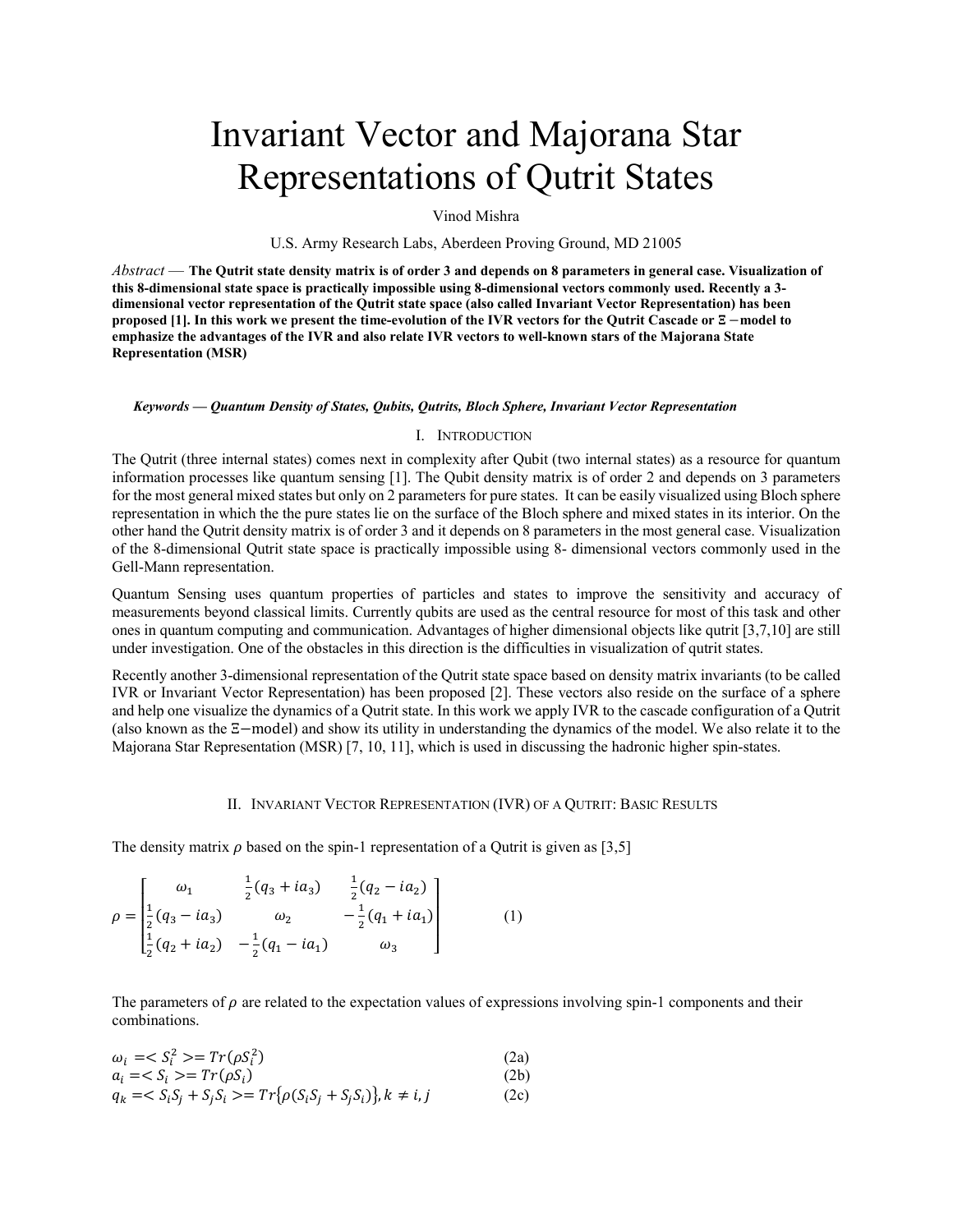The invariant 3-dimensional vectors are given by the following relations [3].

 $(i)$  1<sup>st</sup> invariant vector:

$$
\vec{w} = \{ \sqrt{\omega_1}, \quad \sqrt{\omega_2}, \quad \sqrt{\omega_3} \}
$$
 (3a)

Based on the trace relation,  $Tr(\rho_{\overline{z}}) = \omega_1 + \omega_2 + \omega_3 = 1, \sum_{i=1}^{3} w_i^2 = 1$  (3b)

(ii) 2<sup>nd</sup> invariant vector:  
\n
$$
\vec{u} = \{ \sqrt{\omega_1^2 + (q_1^2 + a_1^2)/2}, \quad \sqrt{\omega_2^2 + (q_2^2 + a_2^2)/2}, \quad \sqrt{\omega_3^2 + (q_3^2 + a_3^2)/2} \}
$$
\n(4a)

Based on the trace relation  $Tr(\rho_{\Sigma}^2) = \sum_{i=1}^3 u_i^2 \le 1$  (4b)

(iii) 3<sup>rd</sup> invariant vector:  
\n
$$
\vec{v} = \left\{ \sqrt{X + 3(q_1^2 + a_1^2)/2}, \sqrt{X + 3(q_2^2 + a_2^2)/2}, \sqrt{X + 3(q_3^2 + a_3^2)/2} \right\}
$$
\n(5a)

Here

$$
X = \frac{1}{3} - 2\omega_1 \omega_2 \omega_3 - \frac{1}{2} (a_2 a_3 q_1 + a_3 a_1 q_2 + a_1 a_2 q_3 - q_1 q_2 q_3)
$$
(5b)

Based on the trace relation  $3Tr(\rho_{\overline{z}}^2) - 2Tr(\rho_{\overline{z}}^3) = \sum_{i=1}^3 v_i^2 \le 1$  (5c)

The vectors  $\vec{u}$  and  $\vec{v}$  represents the 2<sup>nd</sup> and 3<sup>rd</sup> density matrix invariants of a Qutrit. The bounds on the vector-norms are in general  $\sum_{i=1}^{3} u_i^2 \leq 1$ , and  $\sum_{i=1}^{3} v_i^2 \leq 1$ , with equality signs holding for a pure state.

For a pure state the 9 density matrix parameters are related via the following 5 relations.

$$
Tr(\rho_{\Xi}) = \omega_1 + \omega_2 + 3 = 1
$$
\n(6a)  
\n
$$
\frac{1}{4} \begin{pmatrix} q_1^2 + a_1^2 \\ q_2^2 + a_2^2 \\ q_3^2 + a_3^2 \end{pmatrix} = \begin{pmatrix} \omega_2 \omega_3 \\ \omega_3 \omega_1 \\ \omega_1 \omega_2 \end{pmatrix}
$$
\n(6b)

 $a_2 a_3 q_1 + a_3 a_1 q_2 + a_1 a_2 q_3 - q_1 q_2 q_3 = 8\omega_1 \omega_2 \omega_3$  (6c)

So finally we have only 4 independent parameters, which is the correct number of independent degrees of freedom for a pure Qutrit state.

# III. TIME-DEPENDENT EIGENVECTORS OF THE QUTRIT CASCADE OR Ξ-MODEL

The isolated qutrit states with their energies are taken to be  $|0>(E_0), |1>(E_1),$  and  $|2>(E_2)$  with  $E_2>E_1>E_0$ average energy  $\bar{E} = (E_0 + E_1 + E_2)/3$ . Define,  $\varepsilon_1 = (-2E_0 + E_1 + E_2)/3$ , and  $\varepsilon_2 = (-E_0 - E_1 + 2E_2)/3$ , then the starting energies are related with them as

$$
E_0 = \overline{E} - \varepsilon_1,\tag{7a}
$$

$$
E_1 = \overline{E} - (\varepsilon_2 - \varepsilon_1) = \overline{E} - \varepsilon,\tag{7b}
$$

$$
E_2 = \bar{E} + \varepsilon_2 \tag{7c}
$$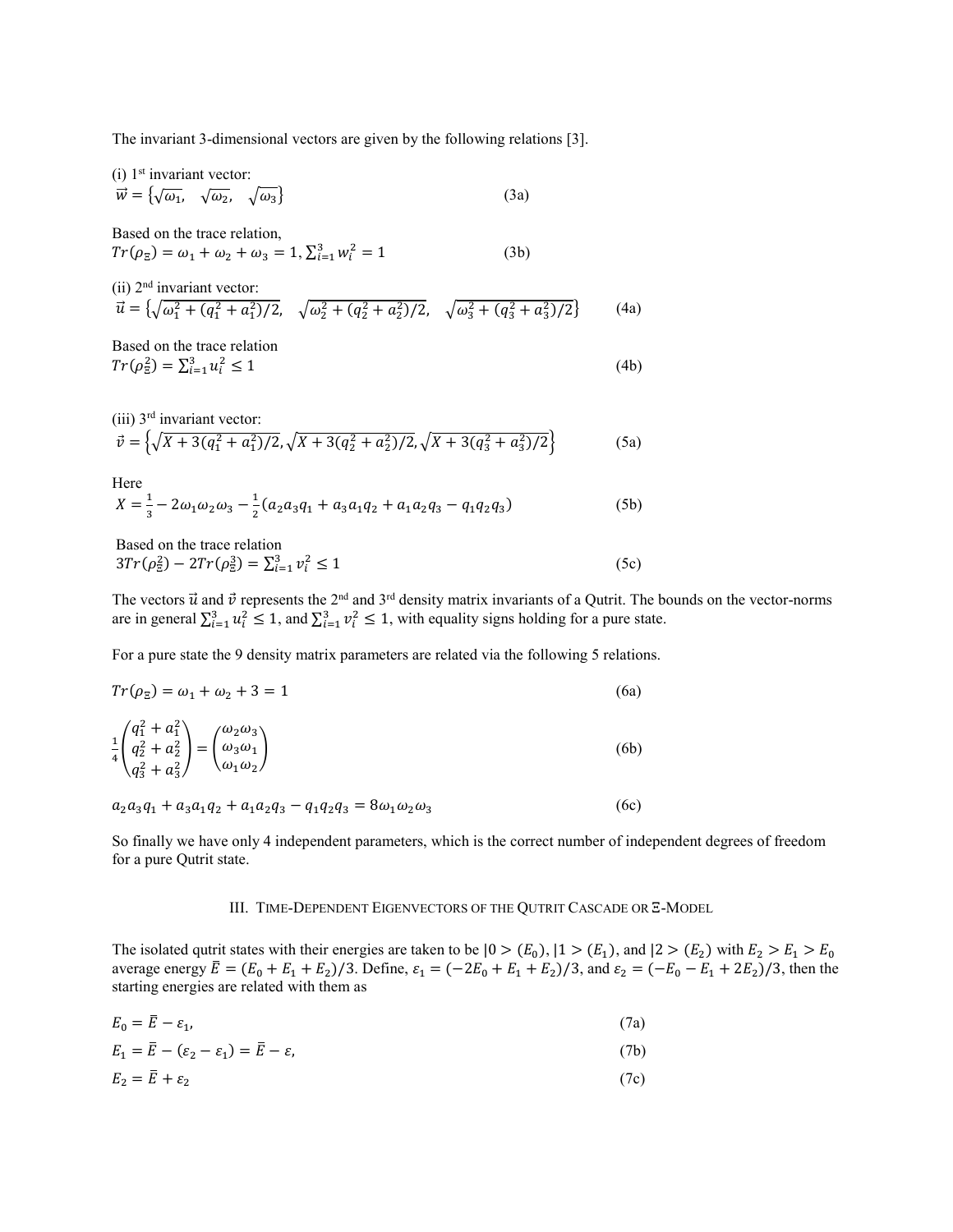Here  $\varepsilon = \varepsilon_2 - \varepsilon_1 = (E_0 + E_2 - 2E_1)/3 > 0$  has been assumed for later analysis ( $\varepsilon < 0$  case is similar). After taking the zero of energy at  $\bar{E}$ , the Hamiltonian of the Qutrit in an external field is given by

$$
H = \begin{bmatrix} -\varepsilon_1 & (g_1 - ig_2)\phi & (g_3 - ig_4)\phi \\ (g_1 + ig_2)\phi & -\varepsilon & (g_5 - ig_6)\phi \\ (g_3 + ig_4)\phi & (g_5 + ig_6)\phi & \varepsilon_2 \end{bmatrix}
$$
(8)

We specialize to the Ξ-model in which, (i)  $\varepsilon_2 = \varepsilon_1$ , (ii) Couplings are equal i.e.  $g_1 = g_3 = g_5$ ,  $g_2 = g_4 = g_6$ , and (iii) There is no coupling between  $1<sup>st</sup>$  and  $3<sup>rd</sup>$  levels. Then the Hamiltonian becomes

$$
H_{\Xi} = \begin{bmatrix} -\varepsilon_1 & \phi(g_1 - ig_2) & 0 \\ \phi(g_1 + ig_2) & 0 & \phi(g_1 - ig_2) \\ 0 & \phi(g_1 + ig_2) & \varepsilon_1 \end{bmatrix}
$$
(9)

Let

$$
g_1 + ig_2 = Ge^{i\delta},
$$
  
\n
$$
\omega = \sqrt{\varepsilon_1^2 + 2\phi^2 G^2}
$$
  
\n
$$
\varepsilon_1 = \omega cos\theta
$$
 (10a)  
\n(10b)  
\n(10c)

$$
\phi G \sqrt{2} = \omega \sin \theta \tag{10d}
$$

Then we get

$$
H_{\Xi} = \omega \begin{bmatrix} -\cos\theta & \frac{1}{\sqrt{2}}\sin\theta e^{-i\delta} & 0\\ \frac{1}{\sqrt{2}}\sin\theta e^{i\delta} & 0 & \frac{1}{\sqrt{2}}\sin\theta e^{-i\delta} \\ 0 & \frac{1}{\sqrt{2}}\sin\theta e^{i\delta} & \cos\theta \end{bmatrix}
$$
(11)

The stationary eigenvectors for eigenvalues ( $-\omega$ , 0,  $\omega$ ) of  $H_{\Xi}$  are found respectively as

$$
|0\rangle = \begin{pmatrix} e^{-i\delta}\cos^2\frac{\theta}{2} \\ -\frac{1}{\sqrt{2}}\sin\theta \\ e^{i\delta}\sin^2\frac{\theta}{2} \end{pmatrix}, |1\rangle = \begin{pmatrix} \frac{1}{\sqrt{2}}e^{-i\delta}\sin\theta \\ \cos\theta \\ -\frac{1}{\sqrt{2}}e^{i\delta}\sin\theta \end{pmatrix}, |2\rangle = \begin{pmatrix} e^{-i\delta}\sin^2\frac{\theta}{2} \\ \frac{1}{\sqrt{2}}\sin\theta \\ e^{i\delta}\cos^2\frac{\theta}{2} \end{pmatrix}
$$
(12)

The time-dependent Schrödinger's equation for the  $E$ -model is given as

$$
i\frac{\partial}{\partial t}\begin{pmatrix} |\Psi_0(t) > \\ |\Psi_1(t) > \\ |\Psi_2(t) > \end{pmatrix} = H_{\Xi}\begin{pmatrix} |\Psi_0(t) > \\ |\Psi_1(t) > \\ |\Psi_2(t) > \end{pmatrix}
$$
\n(13)

As before, the interacting field  $\phi$  is time-independent and the initial conditions are: (i)  $|\psi_0(t=0)\rangle = 1$ , and (ii)  $|\psi_1(t = 0)\rangle = 0 = |\psi_2(t = 0)\rangle$ . The solutions for the time-dependent eigenvectors are

$$
\begin{pmatrix} |\Psi_0(t) > \\ |\Psi_1(t) > \\ |\Psi_2(t) > \end{pmatrix} = \cos^2 \frac{\theta}{2} e^{i(\omega t + \delta)} |0> + \frac{1}{\sqrt{2}} \sin \theta e^{i\delta} |1> + \sin^2 \frac{\theta}{2} e^{-i(\omega t - \delta)} |2> (14)
$$

They can be rewritten as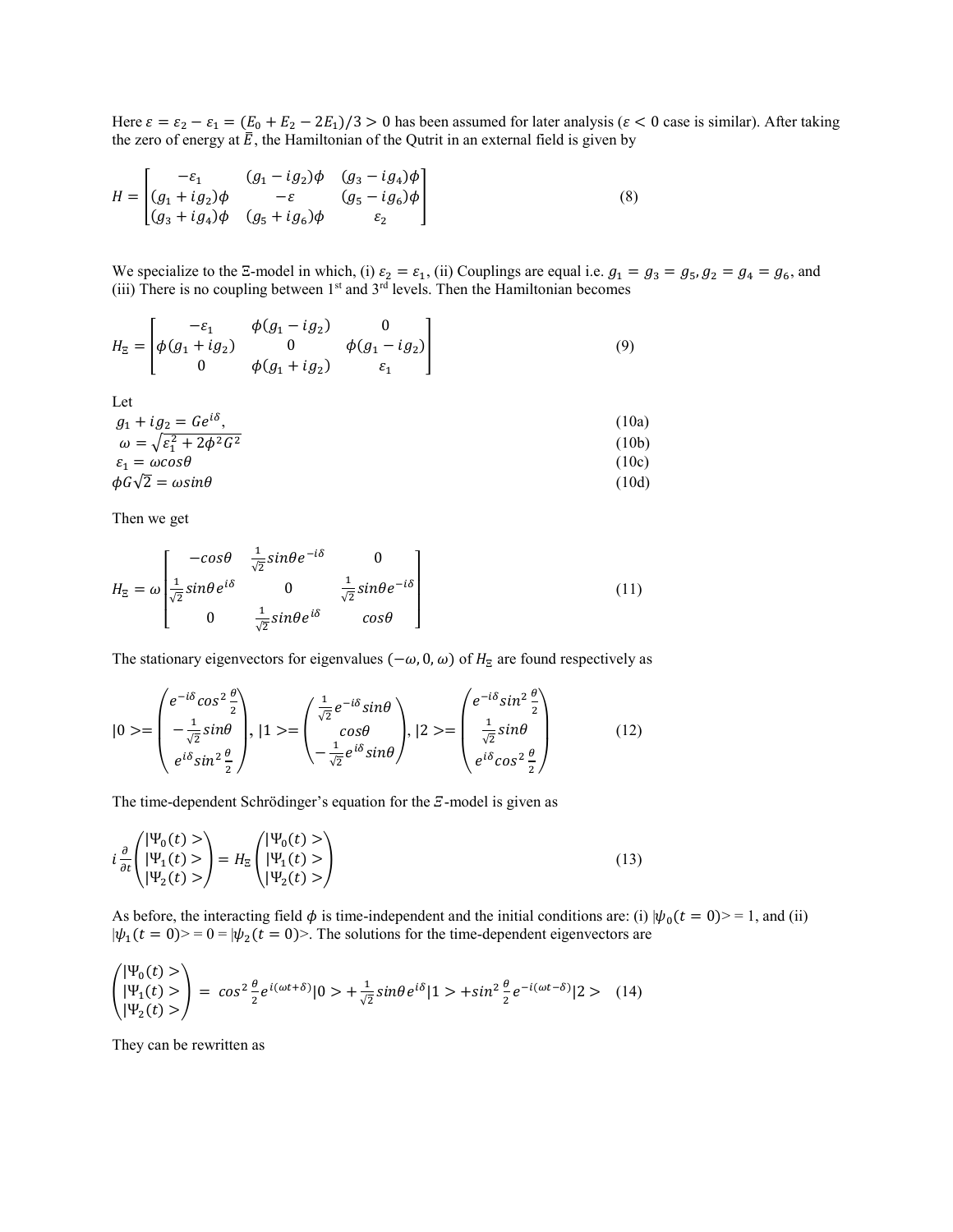$$
\begin{pmatrix} |\Psi_0(t) > \\ |\Psi_1(t) > \\ |\Psi_2(t) > \end{pmatrix} = \begin{pmatrix} \left(1 - \frac{1}{2}\sin^2\theta\right)\cos\omega t + \frac{1}{2}\sin^2\theta + i\sin\omega t\cos\theta \\ \frac{1}{\sqrt{2}}\sin\theta\left[\cos\theta(1 - \cos\omega t) - i\sin\omega t\right]e^{i\delta} \\ -\frac{1}{2}\sin^2\theta(1 - \cos\omega t)e^{2i\delta} \end{pmatrix}
$$
(15)

### IV. INVARIANT VECTOR REPRESENTATION (IVR) OF A QUTRIT: Ξ-MODEL

The density matrix of the Qutrit cascade or Ξ-model is calculated as

$$
\rho_{\Xi} = \begin{pmatrix} |\Psi_0(t) > \\ |\Psi_1(t) > \\ |\Psi_2(t) > \end{pmatrix} (<\Psi_0(t)| < \Psi_1(t)| < \Psi_2(t)|)
$$
\n(16)

We express the resulting density matrix as spin-1 representation given earlier. Then for the Qutrit Ξ-model, the following are the expressions for the density matrix parameters.

$$
\omega_1 = \frac{1}{4}(3 + \cos 2\theta)\cos^2 \omega t,\tag{17a}
$$

$$
\omega_2 = \frac{1}{4}(3 + \cos 2\theta)\sin^2 \omega t,\tag{17b}
$$

$$
\omega_3 = \frac{1}{4}(1 - \cos 2\theta),\tag{17c}
$$

$$
\binom{q_1}{a_1} = \frac{\sin\theta}{2\sqrt{2}} (1 - \cos 2\theta)(1 - \cos \omega t) \left[ \cos\theta (1 - \cos \omega t) \left( \frac{\cos \delta}{-\sin \delta} \right) - \sin \omega t \left( \frac{\sin \delta}{\cos \delta} \right) \right]
$$
(17d)

$$
\binom{q_2}{a_2} = \frac{1 - \cos 2\theta}{8} \left( 1 - \cos \omega t \right) \left[ - \left\{ \left( 1 - \cos 2\theta \right) + \left( 3 + \cos 2\theta \right) \cos \omega t \right\} \binom{\cos 2\delta}{\sin 2\delta} + 4\cos \theta \sin \omega t \binom{-\sin 2\delta}{\cos 2\delta} \right] \tag{17e}
$$

$$
\begin{pmatrix} q_3 \\ a_3 \end{pmatrix} = \frac{\sin \theta}{4\sqrt{2}} \cos \theta \left[ -(5 + 3\cos 2\theta) + 4(1 + \cos 2\theta)\cos \omega t + (1 - \cos 2\theta)\cos 2\omega t \right] \begin{pmatrix} \cos \delta \\ -\sin \delta \end{pmatrix} + [2(3 + \cos 2\theta)\sin \omega t + (1 - \cos 2\theta)\sin 2\omega t] \begin{pmatrix} \sin \delta \\ \cos \delta \end{pmatrix}
$$
\n(17f)

Due to the structure of the Ξ-model, there are only two independent parameters ( $\omega$ ,  $\theta$ ). Using the earlier expressions, the IVR vectors for Ξ-model are found to be

(i) 1<sup>st</sup>-order invariant vector ( $\vec{w} = {\sqrt{\omega_1}, \sqrt{\omega_2}, \sqrt{\omega_3}}$ ): The angles in spherical representation are:

Colatitude angle or the angle between the IVR vector and z-axis  $\psi_1 = \cos^{-1}(\sqrt{\omega_3}) = \cos^{-1}(\frac{1}{\sqrt{2}}\sin\theta),$  (18a) It is time-independent,

Azimuthal angle or the angle between projection of IVR on XY-plane and the x-axis  $\chi_1 = \tan^{-1} \sqrt{\frac{\omega_2}{\omega_1}} = \omega t \text{ (modulo } 2\pi\text{)},$ (18b) It has linear time-dependence.

(ii)  $2<sup>nd</sup>$ -order invariant vector  $(\vec{u} = \{\sqrt{\omega_1^2 + 2\omega_2\omega_3}, \sqrt{\omega_2^2 + 2\omega_3\omega_1}, \sqrt{\omega_3^2 + 2\omega_1\omega_2}\})$ :

The IVR angles for  $\vec{u}(\psi_2, \chi_2)$ are:

Colatitude angle or the angle between the IVR vector and Z-axis:  $\psi_2 = \cos^{-1} \sqrt{\omega_3^2 + 2\omega_1 \omega_2},$ (19a)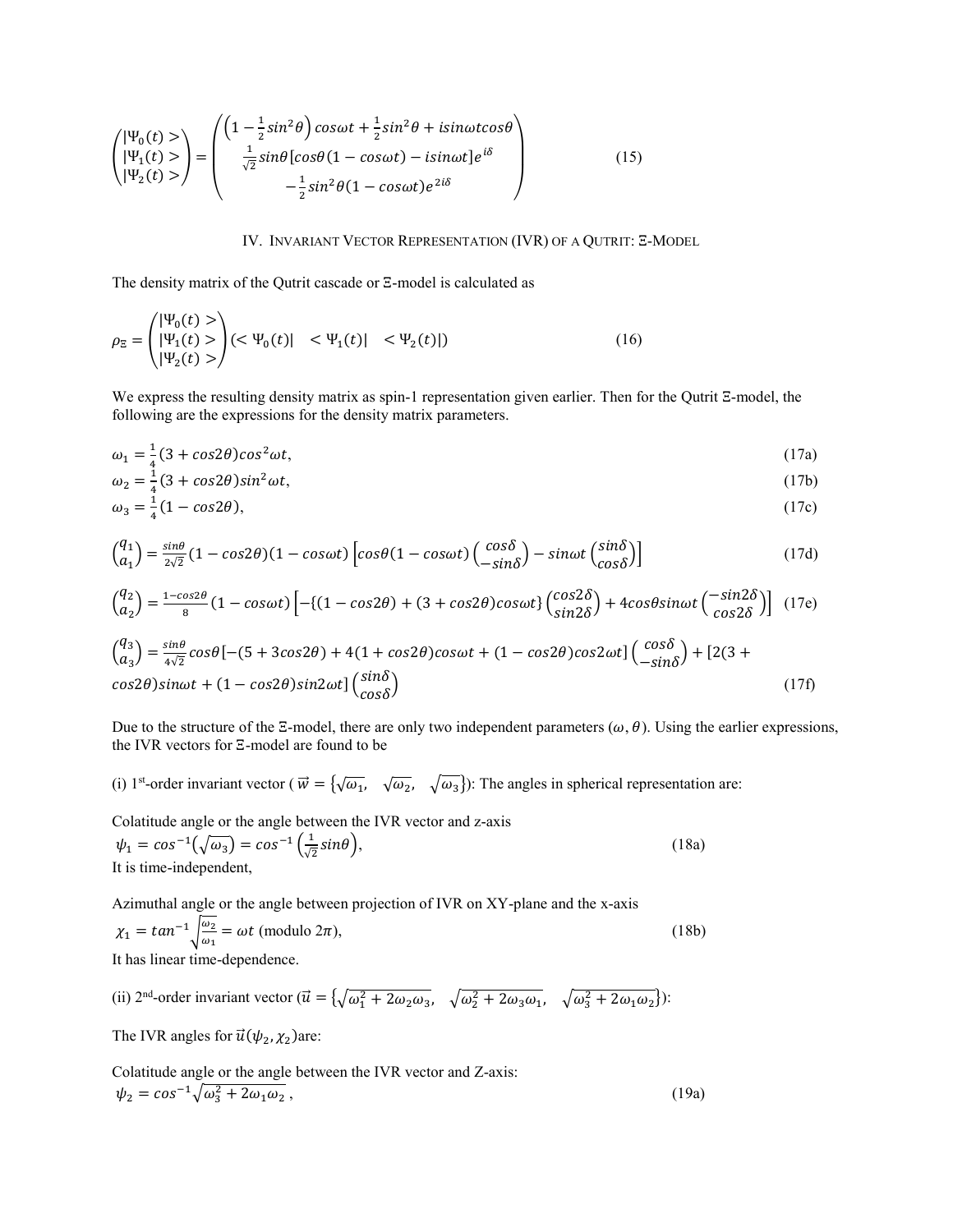Azimuthal angle or the angle between projection of IVR on XY-plane and the X-axis

$$
\chi_2 = \tan^{-1} \sqrt{\frac{\omega_2^2 + 2\omega_3 \omega_1}{\omega_1^2 + 2\omega_2 \omega_3}}
$$
(19b)

We calculate and plot  $(\psi_2, \omega t)$  and  $(\chi_2, \omega t)$  for values of  $\theta = 3.0$  and 5.0 as shown in Fig 1-4.



These angles show sinusoidal-like variations of the spherical angles of IVR vectors for two widely varying values of undressed energy given by  $\varepsilon_1 = \omega \cos \theta$ . It is conjectured that similar behavior will be also present in the  $\vec{u}(\psi_2, \chi_2)$  of Qutrit Λ and V models.

(iii) 3<sup>rd</sup>-order invariant vector:  $\vec{v} = \begin{cases} \sqrt{\frac{1}{3}}, & \sqrt{\frac{1}{3}}, \\ \sqrt{\frac{1}{3}}, & \sqrt{\frac{1}{3}} \end{cases}$ 

The 3rd order vector turns out to be a constant one for the Ξ-model and angles are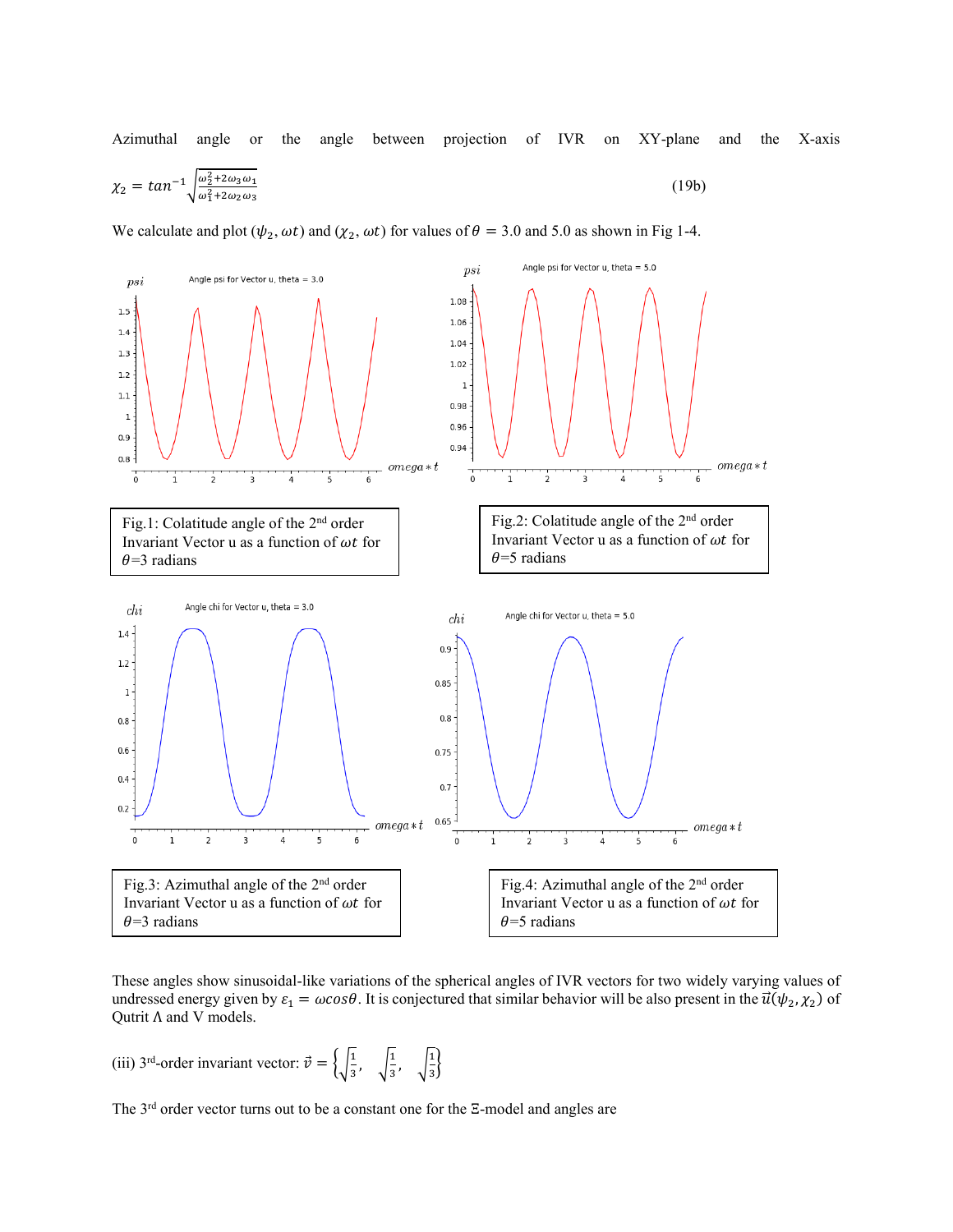$$
\psi_3 = \cos^{-1} \sqrt{\frac{1}{3}} \approx 55^0 \tag{20a}
$$

$$
\chi_3 = \tan^{-1}(1) = 45^0 \tag{20b}
$$

The spherical angles associated with other 2 vectors  $\vec{w}(\psi_1, \chi_1)$  and  $\vec{u}(\psi_2, \chi_2)$  capture the time-dependent dynamic essence of this model.

#### V. MSR AND IVR DENSITY MATRICES OF A QUTRIT

An alternative method for representing qutrit is the Majorana Star Representation (MSR) based on multi-qubit spin states [7, 8, 10, 11]. In MSR a qutrit is represented by two unit length vectors on a Bloch sphere. The IVR vectors also reside on the surface of a sphere but that is not a Bloch sphere. In this section both representations for pure states are compared and the general transformation between them is also presented.

We choose two points  $P_1(\theta_1,\phi_1)$  and  $P_2(\theta_2,\phi_2)$  or equivalently  $P_1(x_1, y_1, z_1)$  and  $P_2(x_2, y_2, z_2)$  on the Bloch sphere centered at point *O*. Then the Cartesian and spherical components of these Majorana stars for qutrit are given as

$$
\overline{OP_1} = (x_1, y_1, z_1) = (\sin \theta_1 \cos \phi_1, \sin \theta_1 \sin \phi_1, \cos \theta_1) \tag{21a}
$$

$$
OP2 = (x2, y2, z2) = (sin\theta2cos\phi2, sin\theta2sin\phi2, cos\theta2)
$$
\n(21b)

Let the general qutrit state be given as

$$
\begin{pmatrix} C_1 \\ C_0 \\ C_{-1} \end{pmatrix} = C_1 \begin{pmatrix} 1 \\ 0 \\ 0 \end{pmatrix} + C_0 \begin{pmatrix} 0 \\ 1 \\ 0 \end{pmatrix} + C_{-1} \begin{pmatrix} 0 \\ 0 \\ 1 \end{pmatrix}
$$
\n(22)

Then the qutrit state coefficients are related by Majorana's Star equation specialized to a qutrit.

$$
\frac{C_1}{\sqrt{2}}\zeta^2 - C_0\zeta + \frac{C_{-1}}{\sqrt{2}} = 0\tag{23}
$$

The solutions of this quadratic equation are

 $\mathbf{1}$ 

$$
\binom{\zeta_1}{\zeta_2} = \frac{1}{c_1 \sqrt{2}} \left[ C_0 \left( \frac{+}{-} \right) \sqrt{C_0^2 - 2C_1 C_{-1}} \right] \tag{24}
$$

These solutions are related to the starting Majorana star vectors through the following steps.

*Step 1*: The inverse stereographic projections of  $P_1(\theta_1,\phi_1)$  and  $P_2(\theta_2,\phi_2)$  give the two points lie on the equatorial plane of the Bloch sphere. Their Cartesian components are related to those of the stars.

$$
\begin{aligned}\n\binom{\alpha_1}{\alpha_2} &= \binom{x_1/(1+z_1)}{x_2/(1+z_2)},\\
\binom{\beta_1}{\beta_2} &= \binom{y_1/(1+z_1)}{y_2/(1+z_2)},\n\end{aligned} \tag{25b}
$$

*Step 2*: The coordinates are combined to give complex quantities, which are solutions to the Majorana Star equation.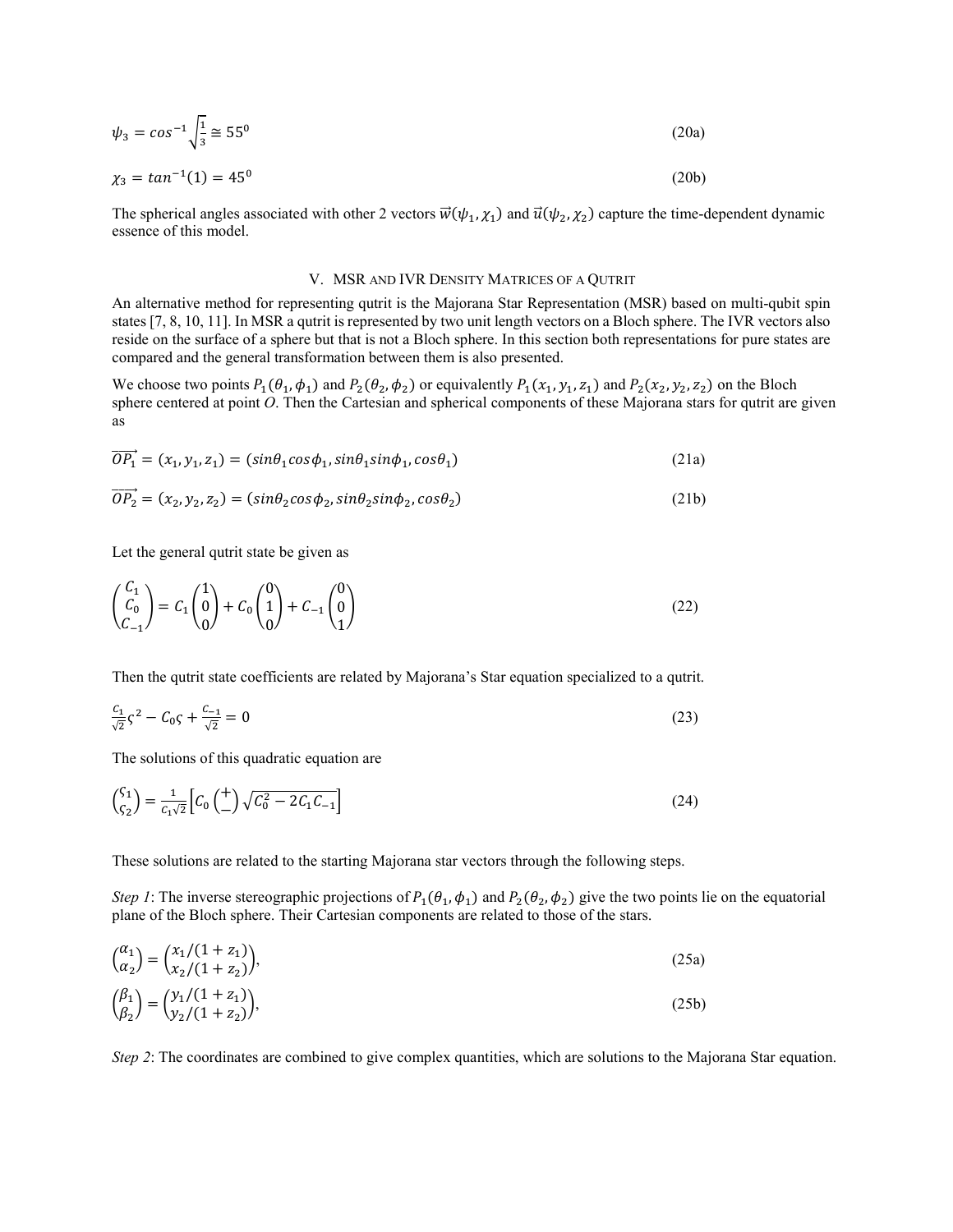$$
\begin{pmatrix} \zeta_1 \\ \zeta_2 \end{pmatrix} = \begin{pmatrix} \alpha_1 + i\beta_1 \\ \alpha_2 + i\beta_2 \end{pmatrix} = \begin{pmatrix} \exp(i\phi_1) \tan\left(\frac{\theta_1}{2}\right) \\ \exp(i\phi_2) \tan\left(\frac{\theta_2}{2}\right) \end{pmatrix}
$$
 (26)

Then the pure qutrit state coefficients are given by

$$
\begin{pmatrix} C_1 \\ C_0 \\ C_{-1} \end{pmatrix} = \frac{1}{N} \begin{pmatrix} 1 \\ (\zeta_1 + \zeta_2) / \sqrt{2} \\ \zeta_1 \zeta_2 \end{pmatrix},\tag{27a}
$$

The normalization is

$$
N = \left(\frac{(1 + \cos\theta_1)(1 + \cos\theta_2)}{3 + 4\cos\left(\frac{\theta_1}{2}\right)\cos\left(\frac{\theta_2}{2}\right) + \sin\left(\frac{\theta_1}{2}\right)\sin\left(\frac{\theta_2}{2}\right)\cos(\phi_1 - \phi_2)}\right)^{1/2}
$$
(27b)

The MSR qutrit density matrix then becomes

$$
\rho_{MSR} = \begin{pmatrix} C_1 \\ C_0 \\ C_{-1} \end{pmatrix} (\overline{C_1} \quad \overline{C_0} \quad \overline{C_{-1}}) = \frac{1}{N^2} \begin{pmatrix} 1 & (\overline{\varsigma_1} + \overline{\varsigma_2})/\sqrt{2} & \overline{\varsigma_1} \overline{\varsigma_2} \\ (\varsigma_1 + \varsigma_2)/\sqrt{2} & |\varsigma_1 + \varsigma_2|^2/2 & \overline{\varsigma_1} \overline{\varsigma_2} (\varsigma_1 + \varsigma_2)/\sqrt{2} \\ \overline{\varsigma_1} \overline{\varsigma_2} & \varsigma_1 \varsigma_2 (\overline{\varsigma_1} + \overline{\varsigma_2})/\sqrt{2} & |\varsigma_1 \varsigma_2|^2 \end{pmatrix} \tag{28}
$$

The density matrix  $\rho$  based on the IVR of a Qutrit has been given earlier in eqn.(1). The parameters of the density matrix  $\rho_{IVR}$  are related to the expectation values of expressions involving spin-1 components and their combinations as given in eqn.(2). The qutrit in IVR is represented by 3 vectors as given in the following table.

| Table-1. The TVIN Vectors for quility |                                                                |                                                                                       |                                                                                       |
|---------------------------------------|----------------------------------------------------------------|---------------------------------------------------------------------------------------|---------------------------------------------------------------------------------------|
| <b>IVR</b> vectors                    | <b>Cartesian components</b>                                    | <b>Basis trace relations</b>                                                          | <b>Comments</b>                                                                       |
| $\overrightarrow{w}$                  | $\sqrt{\omega_1}, \sqrt{\omega_2}, \sqrt{\omega_3}$            | $\sum_{i=1}^{3} w_i^2 = Tr(\rho_{\overline{z}}) = \omega_1 + \omega_2 + \omega_3 = 1$ | Follows from unit trace                                                               |
|                                       |                                                                |                                                                                       | relation of density                                                                   |
|                                       |                                                                |                                                                                       | matrix                                                                                |
| $\vec{u}$                             | $\sqrt{\omega_1^2 + (q_1^2 + a_1^2)/2},$                       | $Tr(\rho_{\rm E}^2) = \sum_{i=1}^3 u_i^2 \leq 1$                                      | Trace idempotence                                                                     |
|                                       | $\sqrt{\omega_2^2 + (q_2^2 + a_2^2)/2},$                       |                                                                                       | relation for pure states                                                              |
|                                       | $\sqrt{\omega_3^2 + (q_3^2 + a_3^2)/2}$                        |                                                                                       |                                                                                       |
| $\vec{v}$                             | $\sqrt{X+3(q_1^2+a_1^2)/2}$ ,<br>$\sqrt{X+3(q_2^2+a_2^2)/2}$ , | $3Tr(\rho_{\overline{z}}^2) - 2Tr(\rho_{\overline{z}}^3) = \sum v_i^2 \le 1$          | Here $X=\frac{1}{3}-2\omega_1\omega_2\omega_3$<br>$-\frac{1}{2}(a_2a_3q_1+a_3a_1q_2)$ |
|                                       | $\sqrt{X+3(q_3^2+a_3^2)/2}$                                    |                                                                                       | $+ a_1 a_2 q_3 - q_1 q_2 q_3$                                                         |
|                                       |                                                                |                                                                                       |                                                                                       |
|                                       |                                                                |                                                                                       |                                                                                       |
|                                       |                                                                |                                                                                       |                                                                                       |

**Table-1: The IVR vectors for qutrit**

The vectors  $\vec{u}$  and  $\vec{v}$  represents the 2<sup>nd</sup> and 3<sup>rd</sup> density matrix invariants of a Qutrit. The bounds on the vector-norms are in general  $\sum_{i=1}^{3} u_i^2 \leq 1$ , and  $\sum_{i=1}^{3} v_i^2 \leq 1$ , with equality signs holding for a pure state. For a pure state the 8 density matrix parameters are related via the following 4 relations, (i)  $q_1^2 + a_1^2 = 4\omega_2\omega_3$ , (ii)  $q_2^2 + a_2^2 = 4\omega_3\omega_1$ , (iii)  $q_3^2 + a_3^2 = 4\omega_1\omega_2$ , and (iv)  $a_2a_3q_1 + a_3a_1q_2 + a_1a_2q_3 - q_1q_2q_3 = 8\omega_1\omega_2\omega_3$ . So finally we have only 4 independent parameters, which is the correct number of independent degrees of freedom for a pure Qutrit state.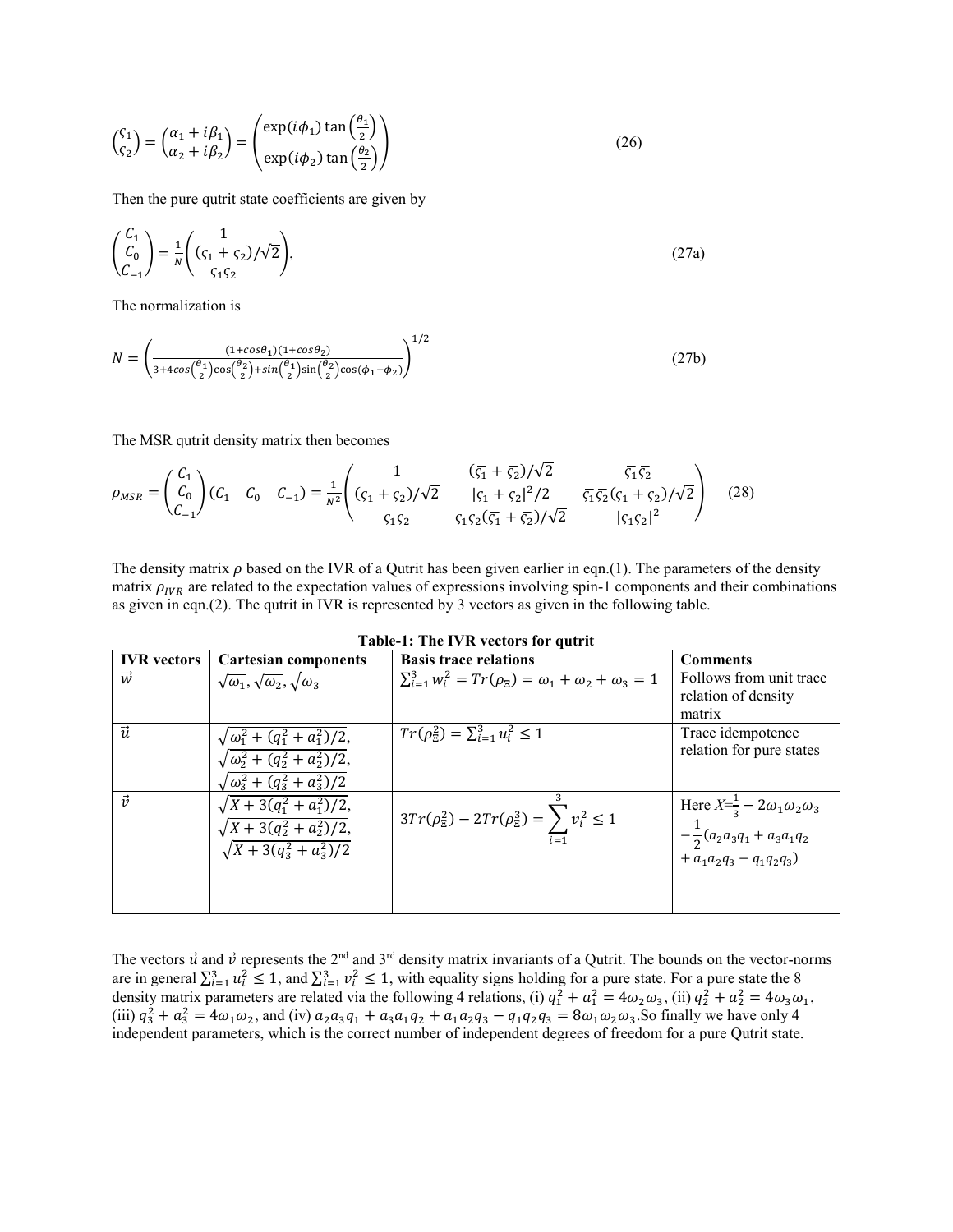## VI. RELATION BETWEEN THE MSR AND IVR OF A QUTRIT

We equate the two density matrices representing the same qutrit entity.

$$
\rho_{IVR} = \rho_{MSR} \tag{29}
$$

Then the density matrix elements of the MSR and IVR are related by,

$$
\omega_1 = \frac{1}{N^2},\tag{30a}
$$

$$
\omega_2 = \frac{1}{2N^2} [(\alpha_1 + \alpha_2)^2 + (\beta_1 + \beta_2)^2],\tag{30b}
$$

$$
\omega_3 = \frac{1}{N^2} (\alpha_1^2 + \beta_1^2)(\alpha_2^2 + \beta_2^2)
$$
\n(30c)

$$
\begin{aligned}\n\binom{q_1}{a_1} &= -\frac{\sqrt{2}}{N^2} \bigg[ \frac{\alpha_1(\alpha_2^2 + \beta_2^2) + \alpha_2(\alpha_1^2 + \beta_1^2)}{\beta_1(\alpha_2^2 + \beta_2^2) + \beta_2(\alpha_1^2 + \beta_1^2)} \bigg],\n\end{aligned} \tag{31}
$$

$$
\begin{pmatrix} q_2 \\ a_2 \end{pmatrix} = \frac{2}{N^2} \begin{pmatrix} \alpha_1 \alpha_2 - \beta_1 \beta_2 \\ \alpha_1 \beta_2 + \alpha_2 \beta_1 \end{pmatrix},\tag{32}
$$

$$
\begin{pmatrix} q_3 \\ -a_3 \end{pmatrix} = \frac{\sqrt{2}}{N^2} \begin{pmatrix} \alpha_1 + \alpha_2 \\ \beta_1 + \beta_2 \end{pmatrix}
$$
\n(33)

The invariant vectors have the following expressions.

$$
(i)\vec{w} = \{\sqrt{\omega_1}, \quad \sqrt{\omega_2}, \quad \sqrt{\omega_3}\} = (sin\psi_1 cos\chi_1, sin\psi_1 sin\chi_1, cos\psi_1)
$$
\n(34)

We use the pure qutrit relations given earlier to get the following forms for the other two vectors.

$$
\begin{aligned}\n\text{(ii)}\vec{u} &= \left\{ \sqrt{\omega_1^2 + 2\omega_2\omega_3}, \quad \sqrt{\omega_2^2 + 2\omega_3\omega_1}, \quad \sqrt{\omega_3^2 + 2\omega_1\omega_2} \right\} \\
&= (\sin\psi_2 \cos\chi_2, \sin\psi_2 \sin\chi_2, \cos\psi_2) \\
\text{(iii)}\vec{v} &= \left\{ \sqrt{\frac{1}{3}}, \quad \sqrt{\frac{1}{3}}, \quad \sqrt{\frac{1}{3}} \right\} = (\sin\psi_3 \cos\chi_3, \sin\psi_3 \sin\chi_3, \cos\psi_3)\n\end{aligned}\n\tag{36}
$$

The vector  $\vec{v}$  reduces to a constant vector for a pure state. This form of 3<sup>rd</sup> order invariant vector is conjectured to be an indicator of a pure qutrit state.

## VII. MSR AND IVR VECTORS OF THE QUTRIT CASCADE MODEL

One can study the relationship between  $(\theta_1, \phi_1, \theta_2, \phi_2)$  and  $(\psi_1, \chi_1, \psi_i, \chi_2)$  sets in many ways to map the MSR vectors into IVR ones and vice versa. The plots given below show the relationship between the angles for a particular case in which IVR angles are calculated for the following MSR case:

- (i) The MSR  $\overrightarrow{OP_1}$  vector is fixed ( $\theta_1=1$  rad,  $\phi_1=1$  rad).
- (ii) The azimuth angle of the MSR  $\overrightarrow{OP_2}$  vector is fixed ( $\phi_2$ =4 rad).

The plots show the behavior of the co-latitude angles  $(\psi_1, \psi_2)$  and azimuth angles  $(\chi_1, \chi_2)$  of the IVR vectors  $\vec{w}$  and  $\vec{u}$  respectively.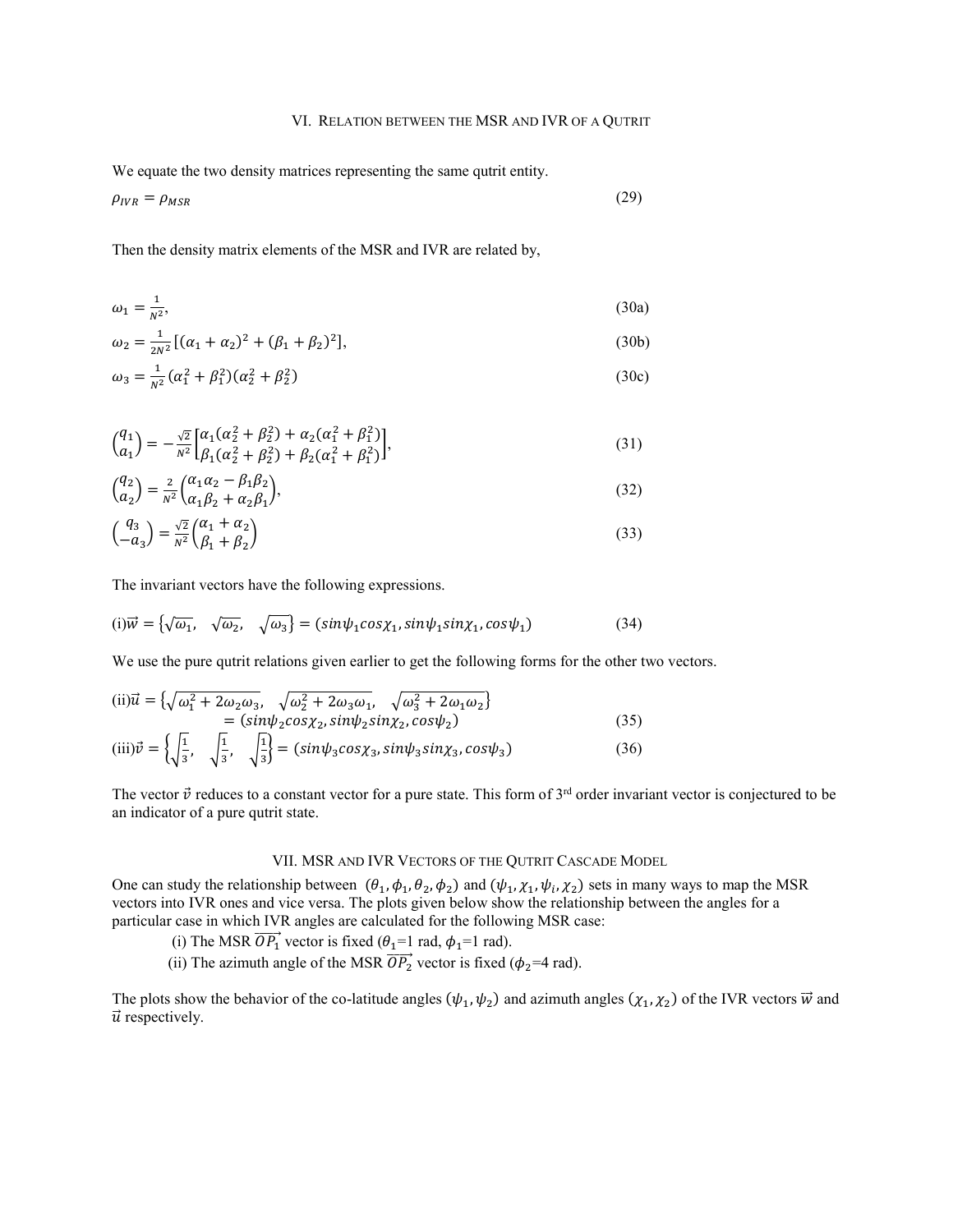

It is seen that the two vector sets are related nonlinearly, which was to be expected given the complicated relations between them in the two representations. In practice it is easier to find the IVR from given MSR and inverse relations are much harder to calculate.

#### VIII.SUMMARY AND NEXT STEPS

The 3-dimensional IVR vectors representing qutrit states have been shown to capture the essential dynamics of cascade or Ξ-model. The model qutrit state is pure and so has fewer degrees of freedom. Out of three vectors only one was found to display complex behavior. Out of the remaining two vectors, one is a constant and another has a linearly time dependent azimuthal angle..

On the other hand, the IVR is capable of displaying the full static or dynamic behavior of a mixed qutrit state with all 8 degrees of freedom as well. In that situation the qutrit dynamics is expressed by the behavior of 3 parameters each of  $\vec{u}$  and  $\vec{v}$  and 2 parameters of  $\vec{w}$  as it has unit length by definition. This is a significant advance compared